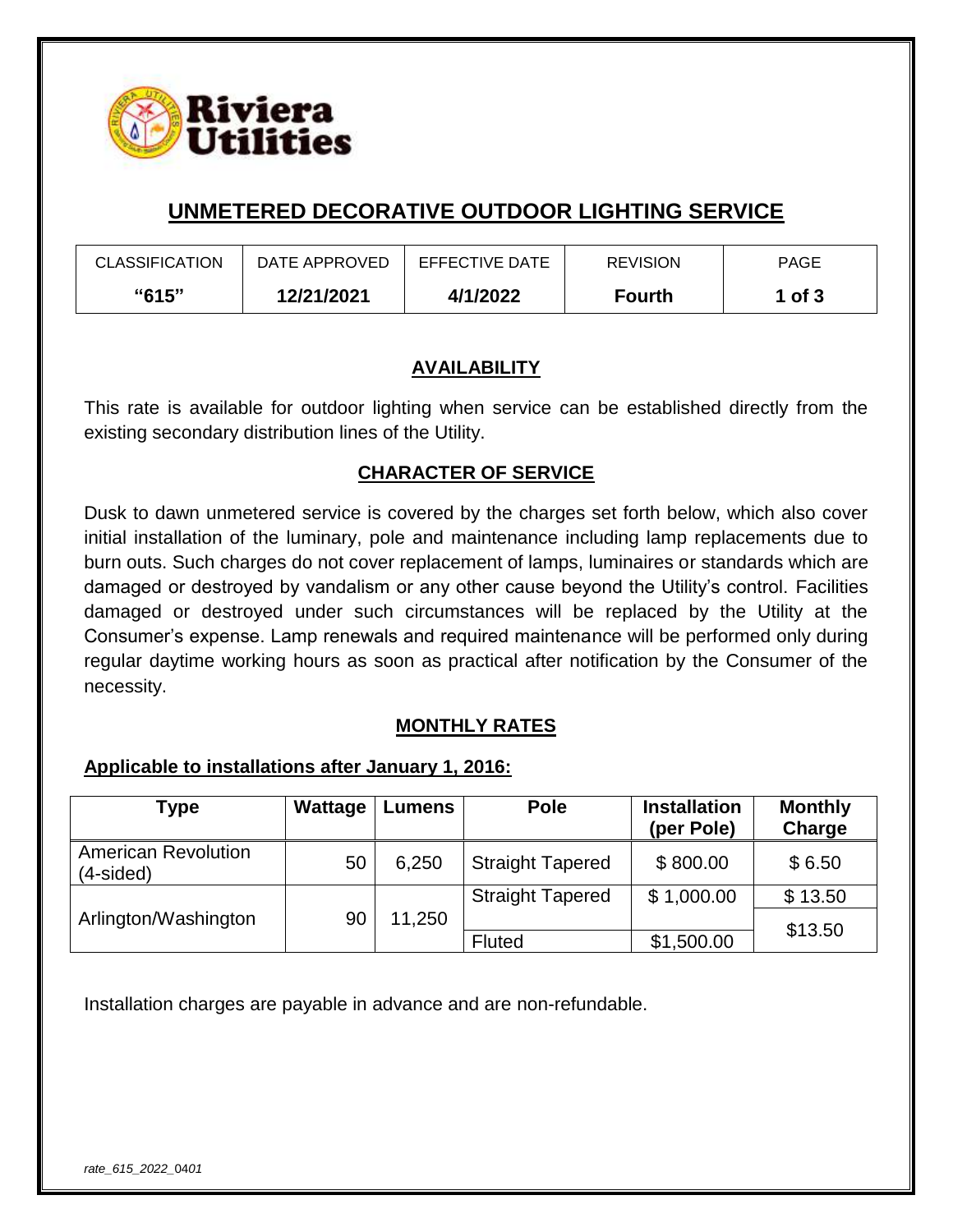

# **UNMETERED DECORATIVE OUTDOOR LIGHTING SERVICE**

| <b>CLASSIFICATION</b> | DATE APPROVED | EFFECTIVE DATE | <b>REVISION</b> | <b>PAGE</b> |
|-----------------------|---------------|----------------|-----------------|-------------|
| "615"                 | 12/21/2021    | 4/1/2022       | <b>Fourth</b>   | 2 of 3      |

The above rates are for the luminary and pole only. The underground circuits and wiring system for unmetered lighting installed after October 1, 2013 shall be owned and maintained by the Utility, and installed according to the Utility's standard policies for underground installations. The costs for installation of such underground circuits will be payable in advance in accordance with said standard policies, unless otherwise agreed to by the Utility.

In the event a pole must be set in an existing concrete or asphalt paved area, the Customer shall be responsible for removing an adequate section of paving so the Utility can set the pole, and the Customer shall be responsible for replacing the pavement or concrete after the pole is set.

## **PAYMENT**

Bills for service rendered hereunder are payable on or before the past due date, which is intended to be no less than twenty (20) days from date the bill is rendered. Bills not paid within such period shall be considered as delinquent, and subject to service charges as set forth in the Utility's rules and regulations.

#### **TAX PROVISIONS**

In the event any privilege, license, franchise, use, occupational, or other similar tax is imposed upon the Utility by any governmental authority, either Federal, State, or local, in excess of those in effect on October 1, 2005, there shall be added to the above rates and charges an amount calculated on a pro-rata basis sufficient to recover any such tax or taxes.

#### **GENERAL**

This rate schedule supersedes and replaces Rate Classification "615" Third Revised Sheet dated January 1, 2016, and applies to all billing rendered for unmetered outdoor lighting service on or after April 1, 2022, and shall continue from month to month until rescinded.